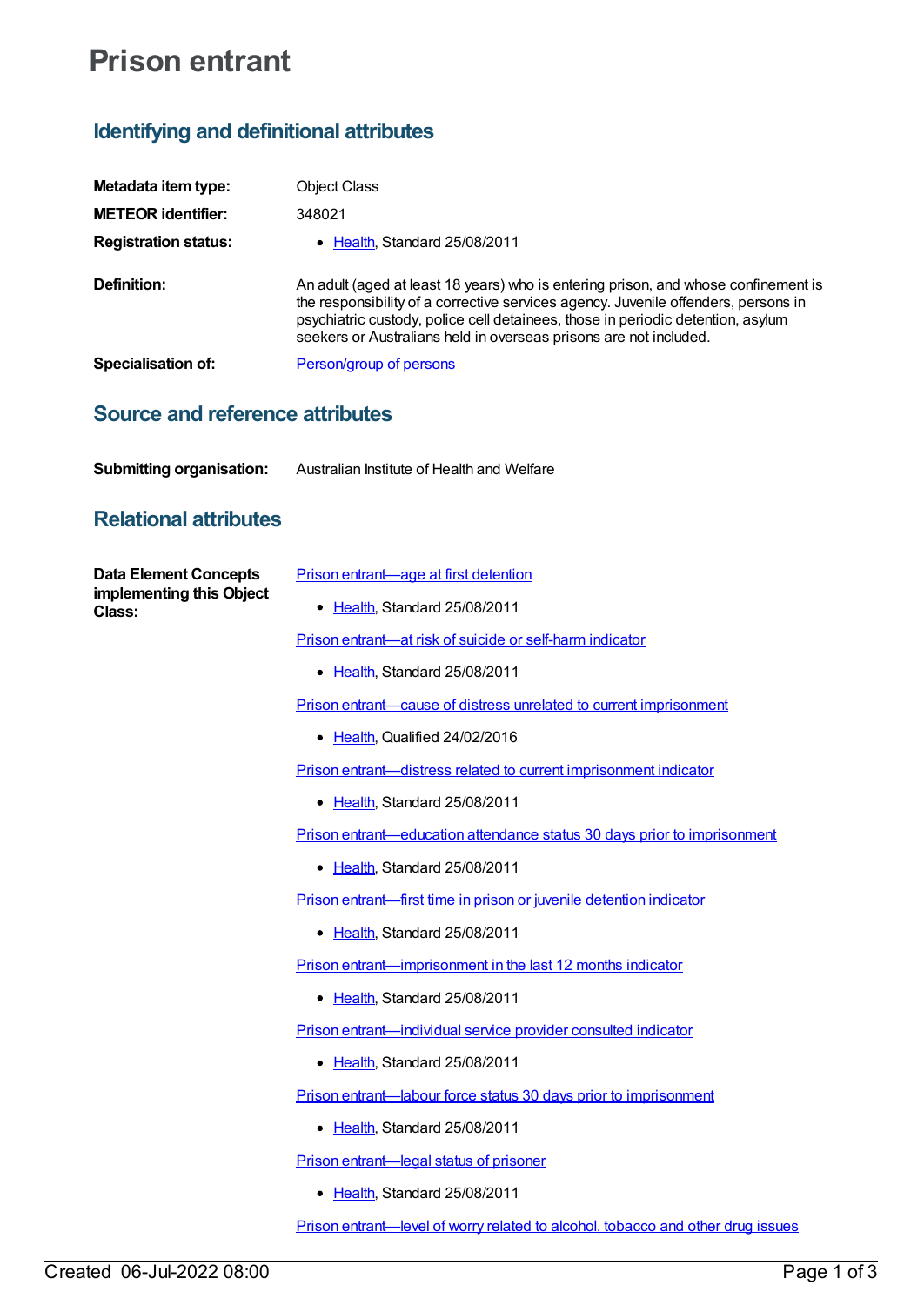## [Health](https://meteor.aihw.gov.au/RegistrationAuthority/12), Standard 28/04/2016

Prison [entrant—level](https://meteor.aihw.gov.au/content/618046) of worry related to current imprisonment

• [Health](https://meteor.aihw.gov.au/RegistrationAuthority/12), Standard 28/04/2016

Prison [entrant—level](https://meteor.aihw.gov.au/content/618060) of worry related to family or relationships in the community

● [Health](https://meteor.aihw.gov.au/RegistrationAuthority/12), Standard 28/04/2016

Prison [entrant—level](https://meteor.aihw.gov.au/content/618206) of worry related to mental health issues

• [Health](https://meteor.aihw.gov.au/RegistrationAuthority/12), Standard 28/04/2016

Prison [entrant—level](https://meteor.aihw.gov.au/content/618220) of worry related to other issues

• [Health](https://meteor.aihw.gov.au/RegistrationAuthority/12), Standard 28/04/2016

Prison [entrant—level](https://meteor.aihw.gov.au/content/618212) of worry related to physical health issues

[Health](https://meteor.aihw.gov.au/RegistrationAuthority/12), Standard 28/04/2016

Prison [entrant—level](https://meteor.aihw.gov.au/content/618202) of worry related to relationships in prison

• [Health](https://meteor.aihw.gov.au/RegistrationAuthority/12), Standard 28/04/2016

Prison [entrant—level](https://meteor.aihw.gov.au/content/618055) of worry related to upcoming release

• [Health](https://meteor.aihw.gov.au/RegistrationAuthority/12), Standard 28/04/2016

Prison [entrant—mental](https://meteor.aihw.gov.au/content/365458) health service referral indicator

[Health](https://meteor.aihw.gov.au/RegistrationAuthority/12), Standard 25/08/2011

Prison [entrant—number](https://meteor.aihw.gov.au/content/482420) of dependent children prior to imprisonment

[Health](https://meteor.aihw.gov.au/RegistrationAuthority/12), Standard 28/04/2016

Prison [entrant—number](https://meteor.aihw.gov.au/content/399008) of times in prison or juvenile detention

• [Health](https://meteor.aihw.gov.au/RegistrationAuthority/12), Standard 25/08/2011

Prison [entrant—parental](https://meteor.aihw.gov.au/content/482446) imprisonment status during childhood

• [Health](https://meteor.aihw.gov.au/RegistrationAuthority/12), Standard 28/04/2016

Prison [entrant—parental](https://meteor.aihw.gov.au/content/617945) imprisonment status during childhood indicator

[Health](https://meteor.aihw.gov.au/RegistrationAuthority/12), Standard 28/04/2016

Prison [entrant—reason](https://meteor.aihw.gov.au/content/627160) for non-utilisation of health service

[Health](https://meteor.aihw.gov.au/RegistrationAuthority/12), Standard 28/04/2016

Prison [entrant—reason](https://meteor.aihw.gov.au/content/376300) for non-utilisation of health service

• [Health](https://meteor.aihw.gov.au/RegistrationAuthority/12), Superseded 28/04/2016

Prison [entrant—self-assessed](https://meteor.aihw.gov.au/content/618224) mental health status

• [Health](https://meteor.aihw.gov.au/RegistrationAuthority/12), Standard 28/04/2016

Prison [entrant—self-assessed](https://meteor.aihw.gov.au/content/618228) physical health

[Health](https://meteor.aihw.gov.au/RegistrationAuthority/12), Standard 28/04/2016

Prison [entrant—service](https://meteor.aihw.gov.au/content/414713) provider needed but not utilised indicator

• [Health](https://meteor.aihw.gov.au/RegistrationAuthority/12), Standard 25/08/2011

Prison [entrant—sleeping](https://meteor.aihw.gov.au/content/482318) arrangements in the last 4 weeks

• [Health](https://meteor.aihw.gov.au/RegistrationAuthority/12), Standard 28/04/2016